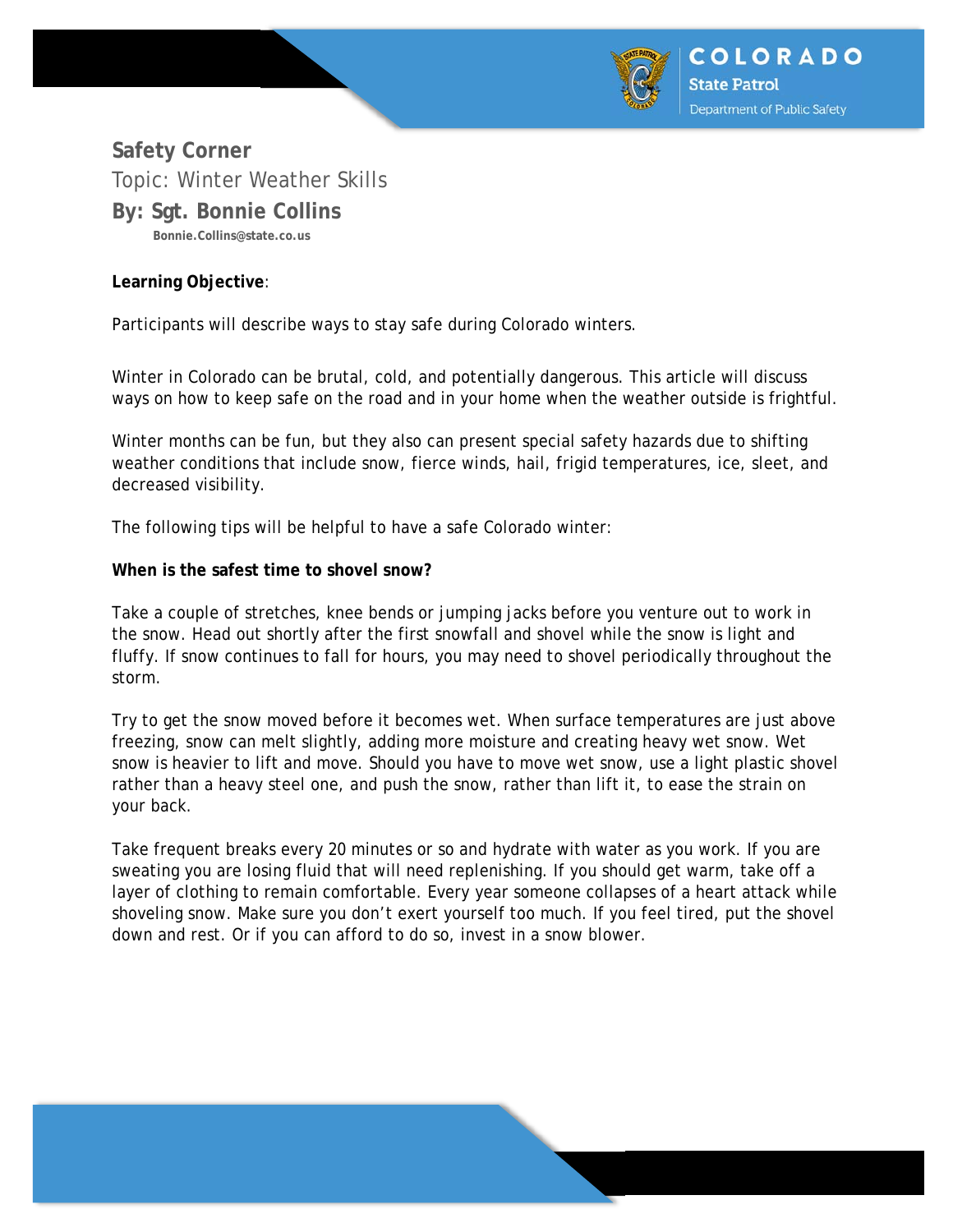

**How to stay safe with outdoor activities in the winter:** 

There are other activities you may do outside – such as winterizing your home or engaging in winter recreation. How do you avoid getting frostbite when working or playing outside in the cold?

It is a good practice to tell people where you are going when you go out. Your friends or relatives need to know where to go looking for you if you fall or get into some type of trouble.

Layer up! Layered clothing will provide ventilation and insulation. A waterproof, breathable outer layer and waterproof boots or shoes are important as you may come in direct contact with wet snow. If your clothes get wet, you will lose body heat faster than if not. Cotton, in particular, holds water and dries slowly. In cold temperatures this would chill the body rapidly. Clothes made of synthetic fabric are preferred for layered wear. You should always remove wet clothing as soon as possible.

As for your hands, mittens are warmer than gloves. Insulated mittens or gloves are recommended. And don't forget a hat, scarf, face mask, wool socks and thermal under layers. Your head, ears, hands, and any other external skin should be protected from the cold.

Check your local news for weather updates. If the wind chill is significant, limit your time outside and recognize the signs of hypothermia - shivering, confusion, and loss of muscle control. If your skin appears white, waxy, hard to the touch and numb, you may be getting frostbite. Move inside immediately, warm the area gradually with body heat or warm water and seek medical attention.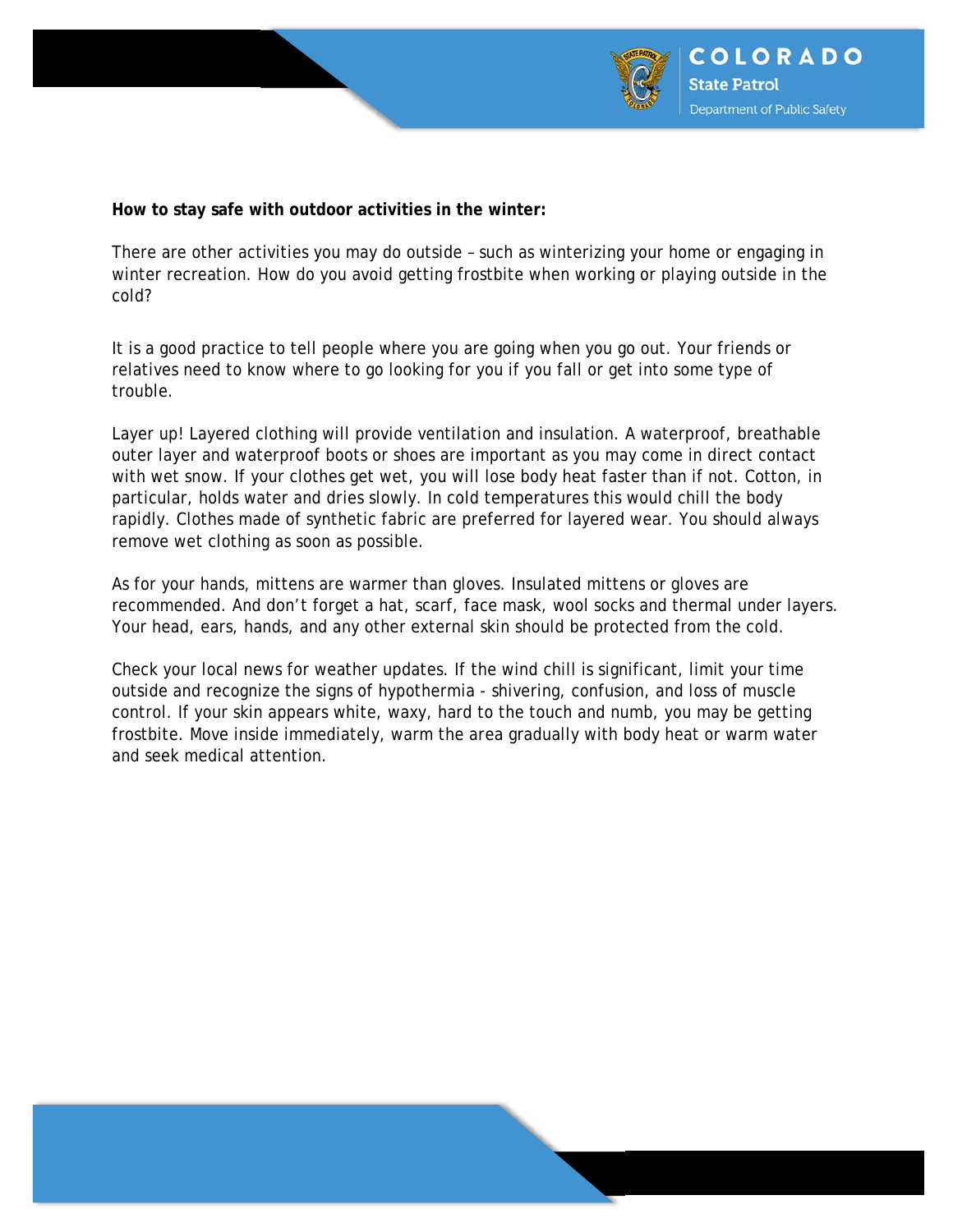

# **What should you have in your car during the winter?**

You could get stranded in your vehicle during a snow storm. What kind of emergency supplies should you keep in your car?

You need everything included in a home emergency kit plus items for your car such as:

- Flares to notify people where you are
- A bag of sand or cat litter to provide tire traction if you get stuck.
- A shovel may also be helpful to release your car from mud, sleet or snow.
- Jumper cables will help if you or someone else needs to start a car that has a dead battery.
- A first aid kit for minor injuries
- Non-perishable, high calorie food like trail mix
- Extra batteries for the flashlight or radio
- An ice scraper should remain in your car always as we never know exactly when we might see some snowfall or frost during the colder months.
- Window washing fluid
- Cell phone
- Along with a blanket you may want to also keep an extra set of warm clothes, including socks.
- Emergency cash
- Aerosol tire filler to fix flats

### **How is driving a car in the winter different?**

Icy roads can be dangerously slippery to drive. How much longer does it take to stop on an icy road than a dry one?

It takes 9 to 10 times longer to stop so give yourself plenty of time and room to brake. It's not just braking however. Everything about driving takes longer on snowy, icy, and muddy roads – accelerating, braking, turning, and maneuvering. This is true regardless of the type of vehicle you drive, including four-wheel drive and all-wheel drive vehicles. Driving should occur with slow deliberation.

To decelerate, apply firm, steady pressure on the brake and slowly bring the car to a full stop. Place at least 3 to 4 car lengths of space between you and the driver ahead so you are not easily caught in the path of a potential spin out. You may need more space between cars if traveling in highly congested areas or at higher speeds. Remember your car is far more likely to spin out if you are traveling faster than is reasonably safe given the weather conditions.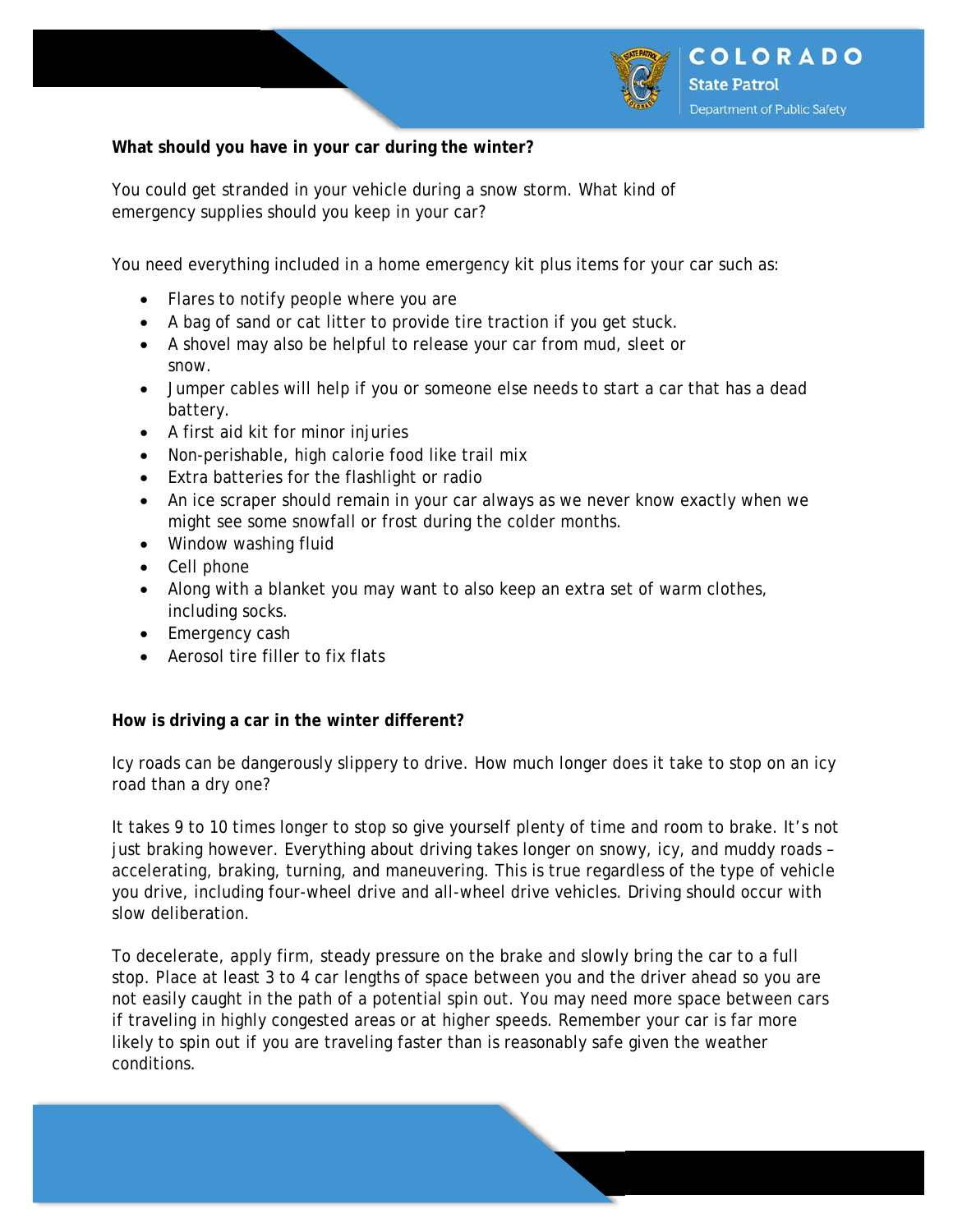

If you feel your car start to spin, avoid sudden turns, take your foot off the gas and steer into the direction the rear end of the car is sliding. As difficult as it might be at the time, try to remain calm. You will react much more effectively. That said, if you crash or find yourself in a vehicle pile-up, remain seat-belted, and don't exit the car until you are sure that there will be no more collisions.

Driving hills or mountains also requires slow and steady acceleration and deceleration. Gain some speed on the flat road before you start climbing, shift to a lower gear if driving a manual transmission, then continue a steady slow climb to the plateau. When going downhill, go as slow as possible.

### **How should you winterize your car?**

There is nothing like the sinking feeling you get when you turn your car key or push the start button and hear the empty click of a dead battery.

- Have your electrical and charging systems checked before the first big snow.
- Check all your fluids including your windshield and antifreeze fluids.
- Make sure your windshield wipers are in good condition.
- Use tires appropriate for the winter that will provide the traction you need when driving through snow. An easy way to check tire traction is to take a quarter and insert the head between the ridges in the tire. If Washington's head is submerged, you have adequate traction. If the top of the head is visible, it is time to visit your nearest tire store. Conduct this test at multiple points.
- Don't forget to check the tires periodically for adequate air pressure as tires often lose air in cold weather.
- Always keep at least a half a tank of gas in the car.
- Restock your car emergency kit.
- Clear the windshield and windows, tire wells, headlights and taillights of snow before you leave and periodically throughout a long journey. Driving with your vision obscured by snow or mud is reckless. It only takes a few minutes to ensure you drive with clear vision on all sides and clear headlights.
- To defrost your front windshield quickly:
	- o turn the temperature control to the hottest setting,
	- o turn the defroster fan to the highest setting,
	- o turn on the air conditioner,
	- o turn off the air recirculation, and
	- o crack the windows.